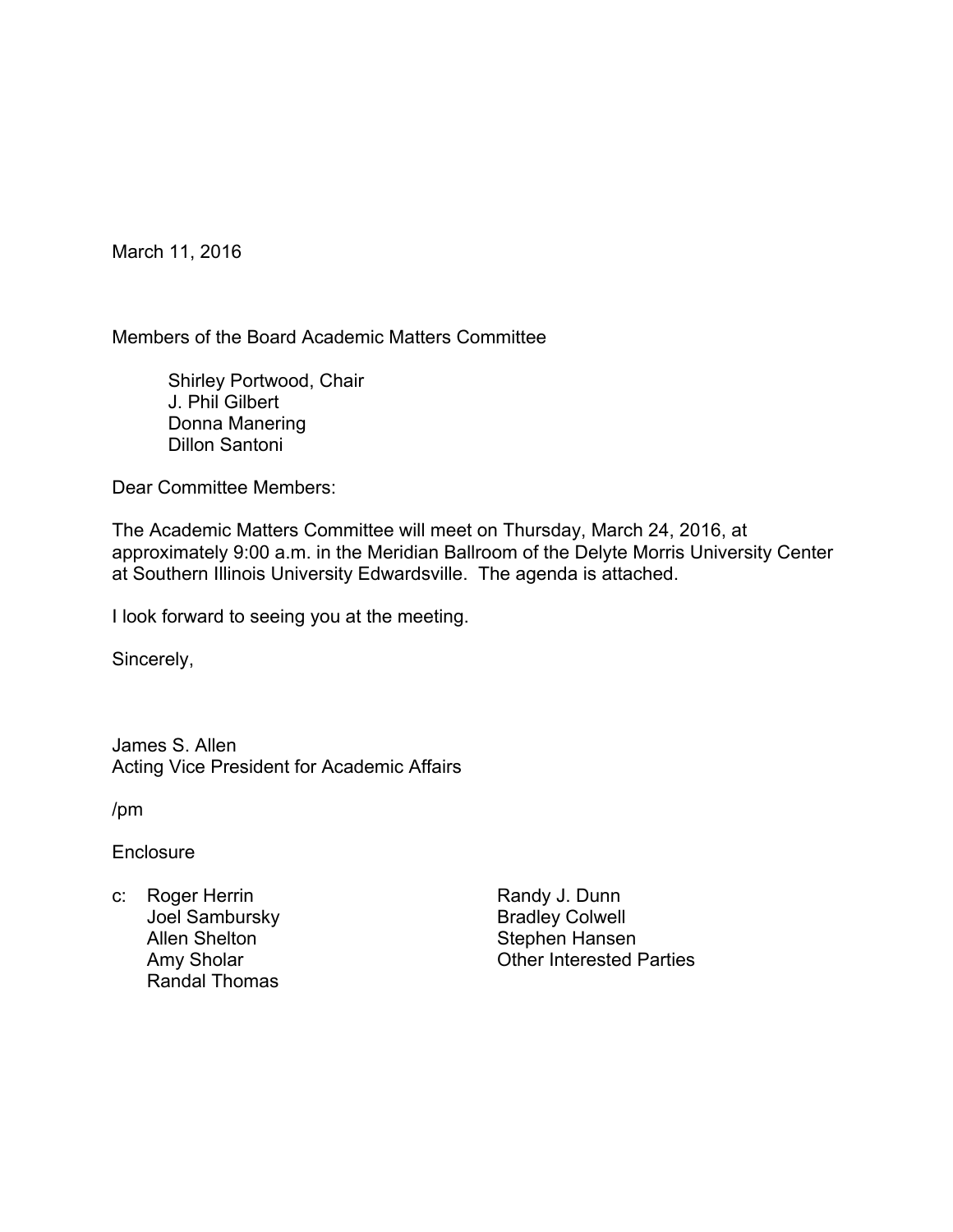## AGENDA

### MEETING OF THE SOUTHERN ILLINOIS UNIVERSITY BOARD OF TRUSTEES ACADEMIC MATTERS COMMITTEE

Thursday, March 24, 2016 9:00 a.m.

Meridian Ballroom, First Floor Delyte W. Morris University Center Southern Illinois University Edwardsville

- 1. Announcements
- 2. Approval of Minutes of the Meeting December 10, 2015
- 3. Recommendation for Honorary Degree, SIUC [Howard A. Peters III] (Board Agenda Item W)
- *4.* Informational Report: *FY2015 Performance Report*
- *5.* Informational Report: *Student-Athlete Report: 2012-2015*

Presenters: Brad Hewitt, Director of Athletics, SIUE Tommy Bell, Director of Intercollegiate Athletics, SIUC

*6.* Presentation: School of Dental Medicine Special Needs Dental Program

Presenters: Dr. Ken Rawson, Chair and Associate Professor School of Dental Medicine

> Dr. Andrea Bell, Assistant Professor School of Dental Medicine

 Lucas Steele, Postdoctoral Student Advanced Education in General Dentistry Program

- 7. Approval of Amendments to Board Legislation, First-Professional Schools Reporting Lines (Board Agenda Item GG)
- 8. Other Business
- 9. Adjournment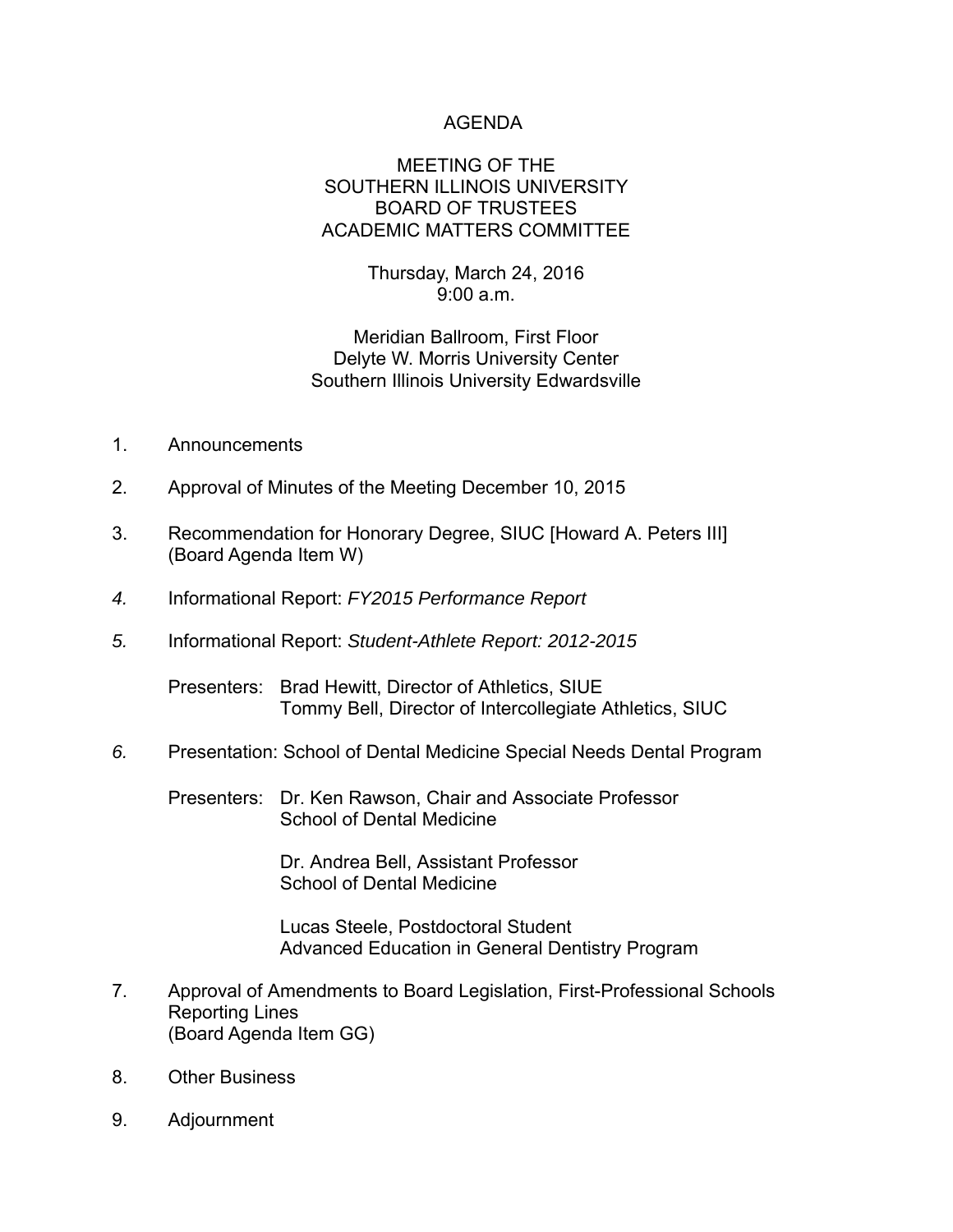# **BOARD OF TRUSTEES**

# **SOUTHERN ILLINOIS UNIVERSITY**

## **Minutes of the Academic Matters Committee Meeting**

## **December 10, 2015**

The Academic Matters Committee met at 9:05 a.m. on Thursday, December 10, 2015, in Ballroom B in the Student Center at Southern Illinois University Carbondale. Present were: Shirley Portwood, chair; J. Phil Gilbert; Donna Manering; and Dillon Santoni. Other Board members present were: Joel Sambursky, Allen Shelton, and Amy Sholar. Board member Randal Thomas participated by phone. Board member absent: Roger Herrin. Executive Officers present were: President Randy J. Dunn; Interim Chancellor Bradley Colwell, SIUC, Interim Chancellor Stephen Hansen, SIUE; Acting Vice President for Academic Affairs James Allen; and Senior Vice President Duane Stucky.

#### **Announcements**

Acting Vice President for Academic Affairs James Allen informed the Board that at the December 1, 2015, IBHE meeting approval was granted for five degree programs proposed by the SIU System. The Bachelor of Arts and Bachelor of Science in Environmental Sciences and the Master of Science in Pharmaceutical Sciences at SIUE and the Master of Health Administration and Master of Health Informatics at SIUC.

Dr. Allen also shared that IBHE has defined new metrics for low producing programs at each of the public universities in the state. Starting in spring 2017, each public university will report on its degree programs that do not meet these thresholds. The campuses will have about a year and a half to remediate whatever enrollment and graduation rates there are. Carbondale campus has 18 low producing degree programs out of 225 total degree programs. Edwardsville campus has nine low producing degree programs out of 100 or so total degree programs. The provosts on both campuses are working actively with their faculty to address the new metrics in a careful review of each low producing program.

#### **Approval of the Minutes of the September 10, 2015, Meeting**

Motion was made by Trustee Gilbert to approve the minutes of the September 10, 2015, meeting. The motion was duly seconded by Trustee Santoni and passed by the Committee.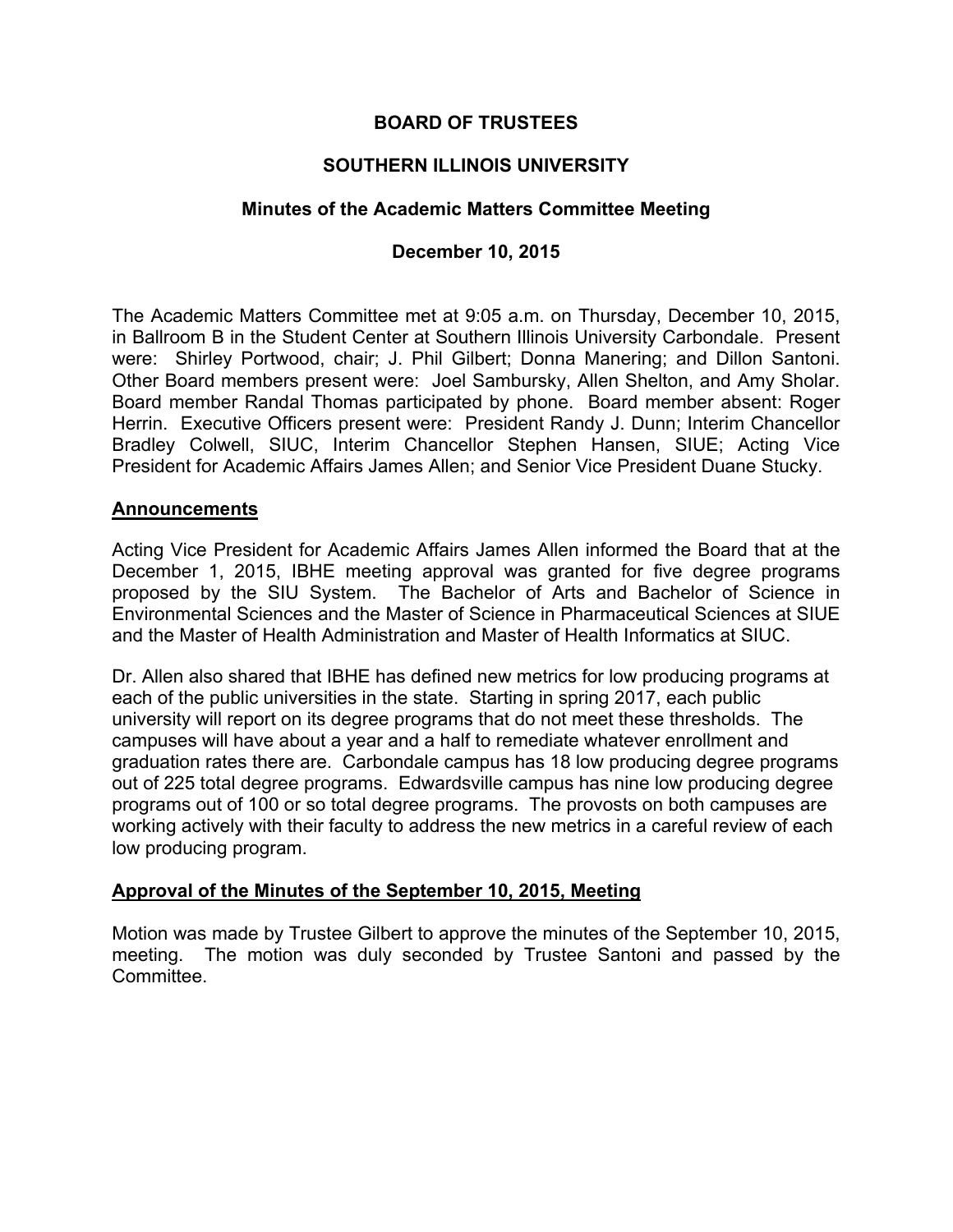Minutes of the December 10, 2015, Academic Matters Committee Meeting Page 2

## **Approval of Change to 4 Policies of the Board A.7, Cooperative Graduate Programs, Tuition and Fees, SIUC and SIUE [Change to 4 Policies of the Board A.7] (Board Agenda Item Q) (This item to be discussed jointly with the Finance Committee)**

Acting Vice President for Academic Affairs James Allen introduced the Board agenda item. The cooperative Ph.D. programs have been plagued by administrative obstacles since their inception in 1996. What was originally conceived as a sensible arrangement with the designation of a participating student's home institution, where that student was meant to register and pay tuition and fees, has become an impediment. The student information systems on each campus had no way to share registration and payment data. The present revised Board policy corrects this logistical problem. Students will register and pay their tuition and fees semester by semester at the university offering the courses they need for their degrees. It is believed that this change will make possible substantial enrollment growth in the participating programs and in any new programs the two campuses anticipate developing.

There being no discussion or questions, Trustee Portwood asked if there was a motion for approval. Trustee Gilbert made the motion and Trustee Santoni seconded. Board agenda Item Q was approved only by the Academic Matters Committee.

## **Recommendation for Honorary Degree, SIUE [Thelma Mothershed-Wair] (Board Agenda Item O)**

# **Recommendation for Distinguished Service Award, SIUE [Camille Emig-Hill] (Board Agenda Item P)**

Interim Chancellor Stephen Hansen commented on the accomplishments of Thelma Mothershed-Wair and Camille Emig-Hill. He recommended that the Honorary Degree be awarded to Thelma Mothershed-Wair and the Distinguished Service Award be awarded to Camille Emig-Hill.

Trustee Portwood asked if there was any discussion on items O or P. There being none, she asked if there was a motion for approval. Trustee Gilbert made the motion and Trustee Santoni seconded. The Committee approved items O and P.

**Recommendation for Honorary Degree, SIUC [Donald Beggs] (Board Agenda Item J)**

**Recommendation for Honorary Degree, SIUC [Joan E. Higginbotham] (Board Agenda Item K)** 

**Recommendation for Honorary Degree, SIUC [F. Lynn McPheeters] (Board Agenda Item L)**

**Recommendation for Distinguished Service Award, SIUC [Charlotte West] (Board Agenda Item M)**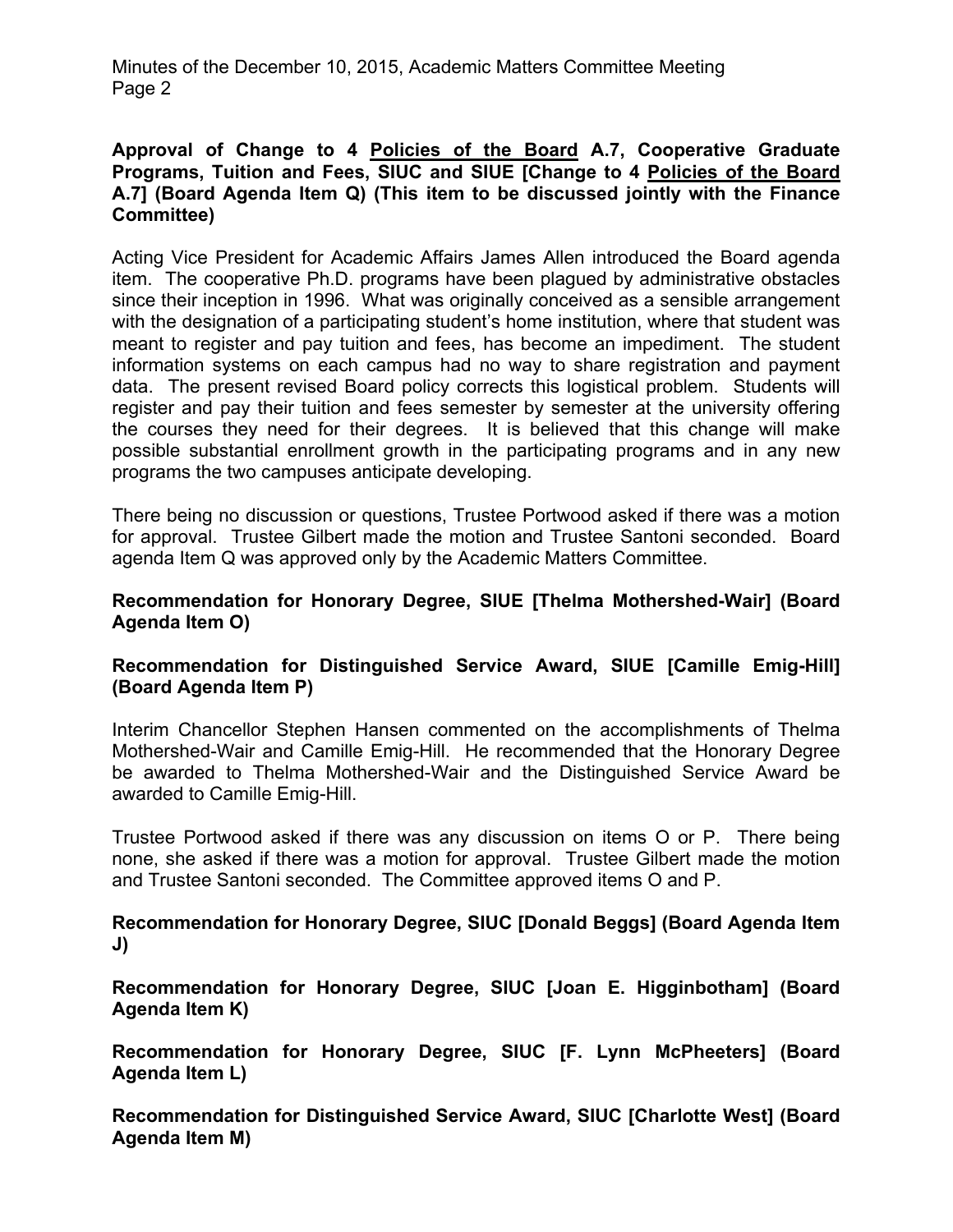Minutes of the December 10, 2015, Academic Matters Committee Meeting Page 3

# **Recommendation for Distinguished Service Award, SIUC [Charles N. Wheeler, III] (Board Agenda Item N)**

Interim Chancellor Bradley Colwell commented on the accomplishments of Donald Beggs, Joan E. Higginbotham, F. Lynn McPheeters, Charlotte West and Charles N. Wheeler, III. He recommended that the Honorary Degrees be awarded to Donald Beggs and Joan E. Higginbotham. He also recommended the awarding of Distinguished Service Awards to F. Lynn McPheeters, Charlotte West and Charles N. Wheeler, III.

Trustee Portwood asked if there was any discussion on items J through M. There being none, she asked if there was a motion for approval. Trustee Gilbert made the motion and Trustee Santoni seconded. The Committee approved items J through N.

## **Presentation: "Alt News: A David Among Goliaths"**

Acting Vice President for Academic Affairs introduced Jan Thompson, Professor in the department of Radio, Television and Digital Media at Southern Illinois University Carbondale. Also with Professor Thompson were students Holden Jones, a senior double majoring in Radio-Television and Digital Media, and Cinema and Photography; and Emily Jelinek a junior in Cinema and Photography.

Professor Jan Thompson thanked President Dunn and the Board for allowing her and her students to present on *Alt.news*.

*Alt.news* is a student-produced news magazine show that is broadcast on WSIU the PBS station at SIUC. In 2000 *Alt.news* was a small group of 8-10 students. Professor Thompson took over as faculty advisor and in the past 15-16 years *Alt.news* has established a staff of ten, two executive producers and 30-50 students working as crew. The executive producers mentor the staff and the staff mentor the crew. The students work 40-50 hours a week without receiving college credit. The executive producers are traded out every year to allow other students an opportunity to gain experience and reach goals.

Professor Thompson presented video clips from *Alt.news.*

Holden Jones shared quotes from some of *Alt.news* alums and highlighted their successes.

Emily Jelinek stated how dedicated students volunteer their time during breaks to work on *Alt.news* projects. This winter break, staff will film in Chicago, Springfield, and Montana to finish footage that will be due a few days after break ends.